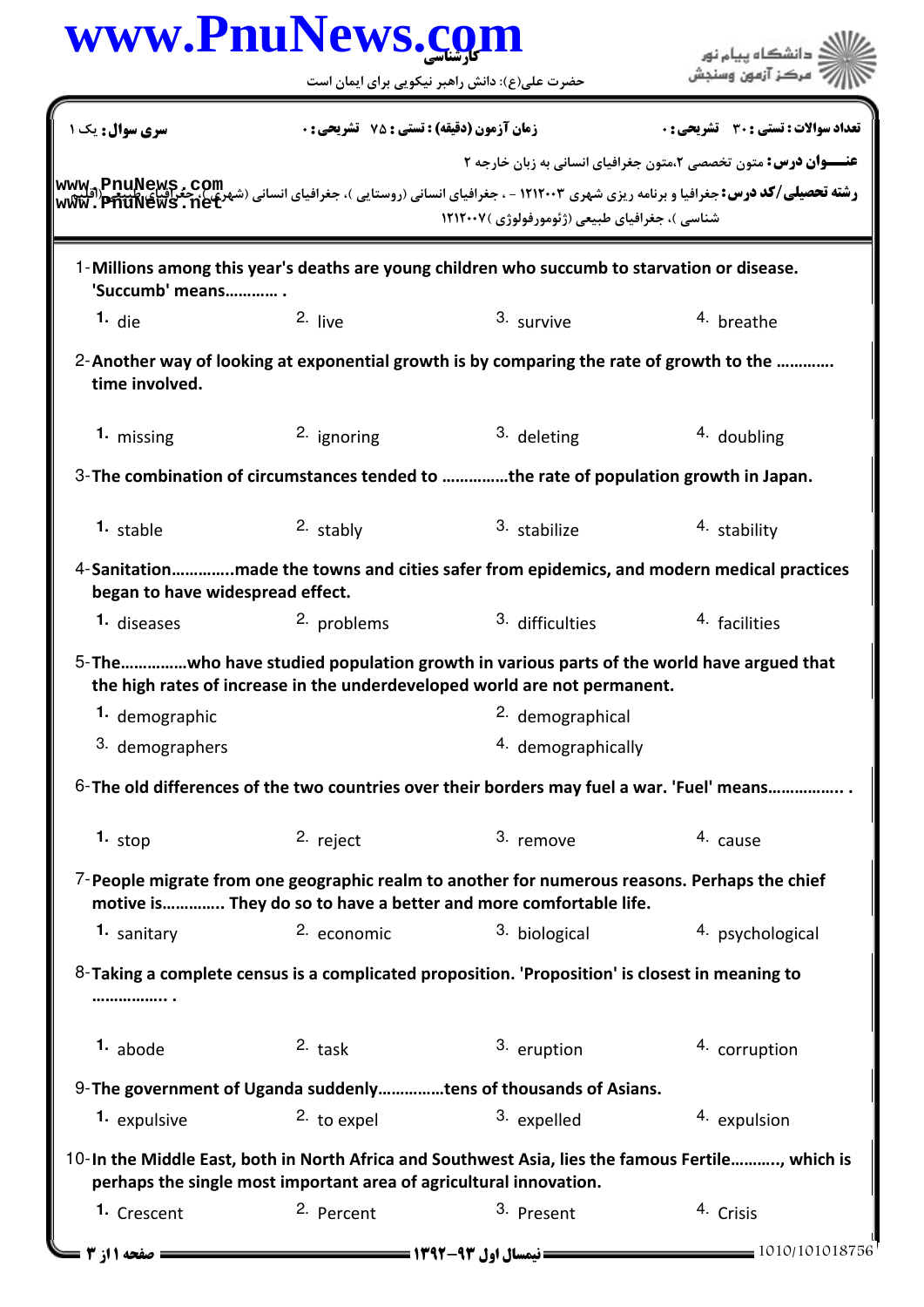|                                         | www.PnuNews.com                                                                                 |                                                 | دانشگاه بیام نور                                                                                                                                                                                                                        |  |
|-----------------------------------------|-------------------------------------------------------------------------------------------------|-------------------------------------------------|-----------------------------------------------------------------------------------------------------------------------------------------------------------------------------------------------------------------------------------------|--|
|                                         | حضرت علی(ع): دانش راهبر نیکویی برای ایمان است                                                   |                                                 | مركز آزمون وسنجش                                                                                                                                                                                                                        |  |
| سری سوال : یک ۱                         | <b>زمان آزمون (دقیقه) : تستی : 75 تشریحی: 0</b>                                                 |                                                 | <b>تعداد سوالات : تستی : 30 ٪ تشریحی : 0</b>                                                                                                                                                                                            |  |
|                                         |                                                                                                 |                                                 | <b>عنـــوان درس:</b> متون تخصصی ۲،متون جغرافیای انسانی به زبان خارجه ۲                                                                                                                                                                  |  |
|                                         |                                                                                                 | شناسی )، جغرافیای طبیعی (ژئومورفولوژی ) ۱۲۱۲۰۰۷ | <b>رشته تحصیلی/کد درس: جغرافیا و برنامه ریزی شهری ۱۲۱۲۰۰۳ - ، جغرافیای انسانی (روستایی )، جغرافیای انسانی (شهری) محمد می PnuNews ، COM<br/>- استفاقات المیلی (کد درس: جغرافیا و برنامه ریزی شهری ۱۲۱۲۰۰۳ - ، جغرافیای انسانی (می بر</b> |  |
|                                         | 11-The ancient farmers learned to plantand keep animals, but they knew little about             |                                                 |                                                                                                                                                                                                                                         |  |
| conservation.                           |                                                                                                 |                                                 |                                                                                                                                                                                                                                         |  |
| 1. $\frac{1}{2}$                        | 2. birds                                                                                        | 3. clothes                                      | <sup>4.</sup> chicken                                                                                                                                                                                                                   |  |
|                                         | 12-Scholars divide agricultural societies into categories such as primitive, traditional, and   |                                                 |                                                                                                                                                                                                                                         |  |
| $1.$ old                                | 2. modern                                                                                       | 3. ancient                                      | 4. subsistence                                                                                                                                                                                                                          |  |
|                                         | 13-A small marked or measured piece of land for a special purpose is called                     |                                                 |                                                                                                                                                                                                                                         |  |
| 1. pot                                  | 2. plant                                                                                        | 3. plate                                        | $4.$ plot                                                                                                                                                                                                                               |  |
| that still interests social scientists. | 14-Aristotle'sabout the effect of natural environment on the behavior of people is an issue     |                                                 |                                                                                                                                                                                                                                         |  |
| <sup>1.</sup> speculate                 | 2. speculates                                                                                   | 3. speculated to                                | 4. speculation                                                                                                                                                                                                                          |  |
|                                         | 15-Transport costs affect the location ofin important ways.                                     |                                                 |                                                                                                                                                                                                                                         |  |
| 1. industry                             | 2. industrial                                                                                   | 3. industrialize                                | 4. industrialized                                                                                                                                                                                                                       |  |
|                                         | <sup>16-</sup> The……………goods such as meat, butter, milk, etc., should be stored in cool places. |                                                 |                                                                                                                                                                                                                                         |  |
| 1. solid                                | 2. liquid                                                                                       | 3. perishable                                   | 4. gaseous                                                                                                                                                                                                                              |  |
| its factories.                          | 17-Japan imports materials from all over the world and converts them into finished products in  |                                                 |                                                                                                                                                                                                                                         |  |
| 1. $raw$                                | 2. row                                                                                          | $3.$ rare                                       | 4. pale                                                                                                                                                                                                                                 |  |
|                                         | 18-Industrial development did not begin with the Industrial                                     |                                                 |                                                                                                                                                                                                                                         |  |
| <sup>1.</sup> Revolve                   | <sup>2.</sup> Revolves                                                                          | 3. Revolution                                   | <sup>4.</sup> Revolutionary                                                                                                                                                                                                             |  |
|                                         | 19-Capital includes three elements: land, labor, and                                            |                                                 |                                                                                                                                                                                                                                         |  |
| 1. job                                  | 2. money                                                                                        | 3. work                                         | 4. ground                                                                                                                                                                                                                               |  |
|                                         | 20-The sole right to supply or trade in some goods or services is called                        |                                                 |                                                                                                                                                                                                                                         |  |
| 1. joint stock                          | 2. corporation                                                                                  | 3. cooperation                                  | 4. monopoly                                                                                                                                                                                                                             |  |
|                                         | 21-Goat's milk serves as a(n)for cow's and sheep's milk in some areas.                          |                                                 |                                                                                                                                                                                                                                         |  |
| 1. substitute                           | 2. substitutes                                                                                  | 3. substituted                                  | 4. substituted to                                                                                                                                                                                                                       |  |
|                                         | 22-The manufacturing employment has declinedduring the last two decades.                        |                                                 |                                                                                                                                                                                                                                         |  |
| 1. precipitate                          | 2. precipitous                                                                                  | 3. precipitously                                | 4. precipitated                                                                                                                                                                                                                         |  |